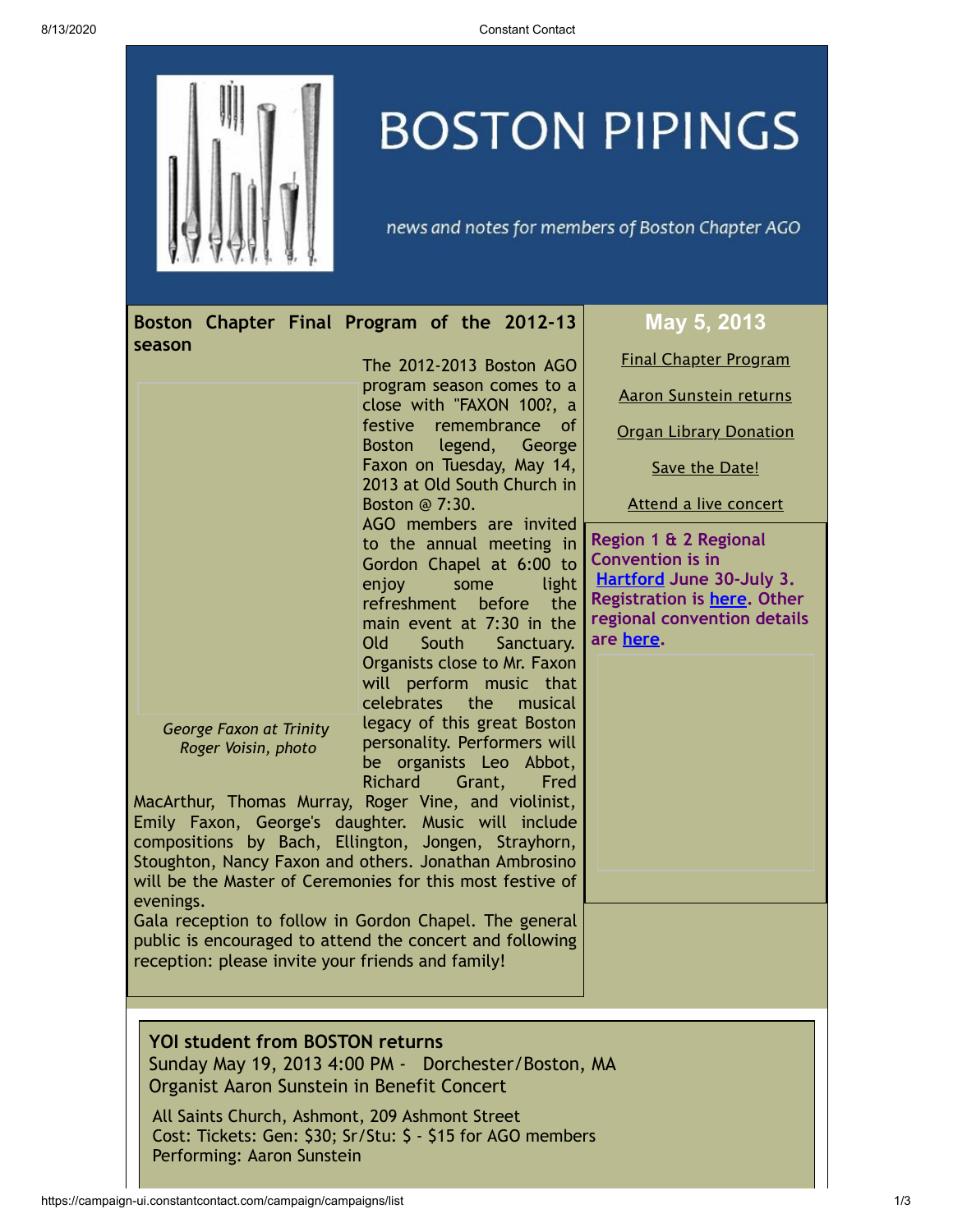Details: Aaron Sunstein returns to his home neighborhood of Ashmont, in Dorchester, to perform on the C. B. Fisk organ of All Saints Church. The concert is a benefit for Ashmont Hill Chamber Music, celebrating 40 years of bringing chamber music to Dorchester. Sunstein is a doctoral candidate in organ performance at the Jacobs School of Music, Indiana University. As a youth, he was a chorister in the All Saints Choir of Men and Boys. As a recipient of a Boston chapter Young Organist Initiative scholarship, Sunstein studied organ with Michael Kleinschmidt, at the time organist and choirmaster of All Saints. Sunstein's program includes Buxtehude's Toccata in F Major; J. S. Bach's Prelude and Fugue in A Minor; the Mendelssohn Sonata No. 5;

and Arnold Schoenberg's seldom heard Variations on a Recitatve, Op. 40.

## <span id="page-1-0"></span>**The Organ Library Donations Announcement**

The Organ Library received a large donation in February, from Evelyn Mhora Berry (1942-2012). Evelyn, a native of Chicago, joined the Benedictine Community in Atchison, KS upon graduation from St. Joseph High School in Shawnee, KS. She earned her first degree from Creighton University. Evelyn was an active performer, her talents and love of music inspired her Benedictine Community and beyond. Moving forward, she graduated from the University of Kansas with a Bachelor of Music, concentration Organ Performance and Music Theory.

Her career as a Music Director and Organist lead her to many cities, St. Joseph, MO, Topeka, KS, Hamilton and Cincinnati, OH and finally Apex, NC. Evelyn retired to South Dennis, MA to live with and care for her aging mother; however, she herself was diagnosed with a terminal illness and died December 4, 2012 at the age

of 70. Evelyn generously gave her entire collection to The Organ Library so that others can research and enjoy music. We truly appreciate Evelyn's gift and her family's support; it has enhanced our collection greatly.

Mrs. Betty Miller donated her husband's remaining collection of our treasured friend and colleague, Dr. Max Miller. An archival series is being created from the records of his career and music scores. Dr. Miller's personal papers and collection will serve patrons well and provide numerous research possibilities. We are truly grateful for both Betty and Max, their support, efforts and vision are a part of the foundation of The Organ Library.